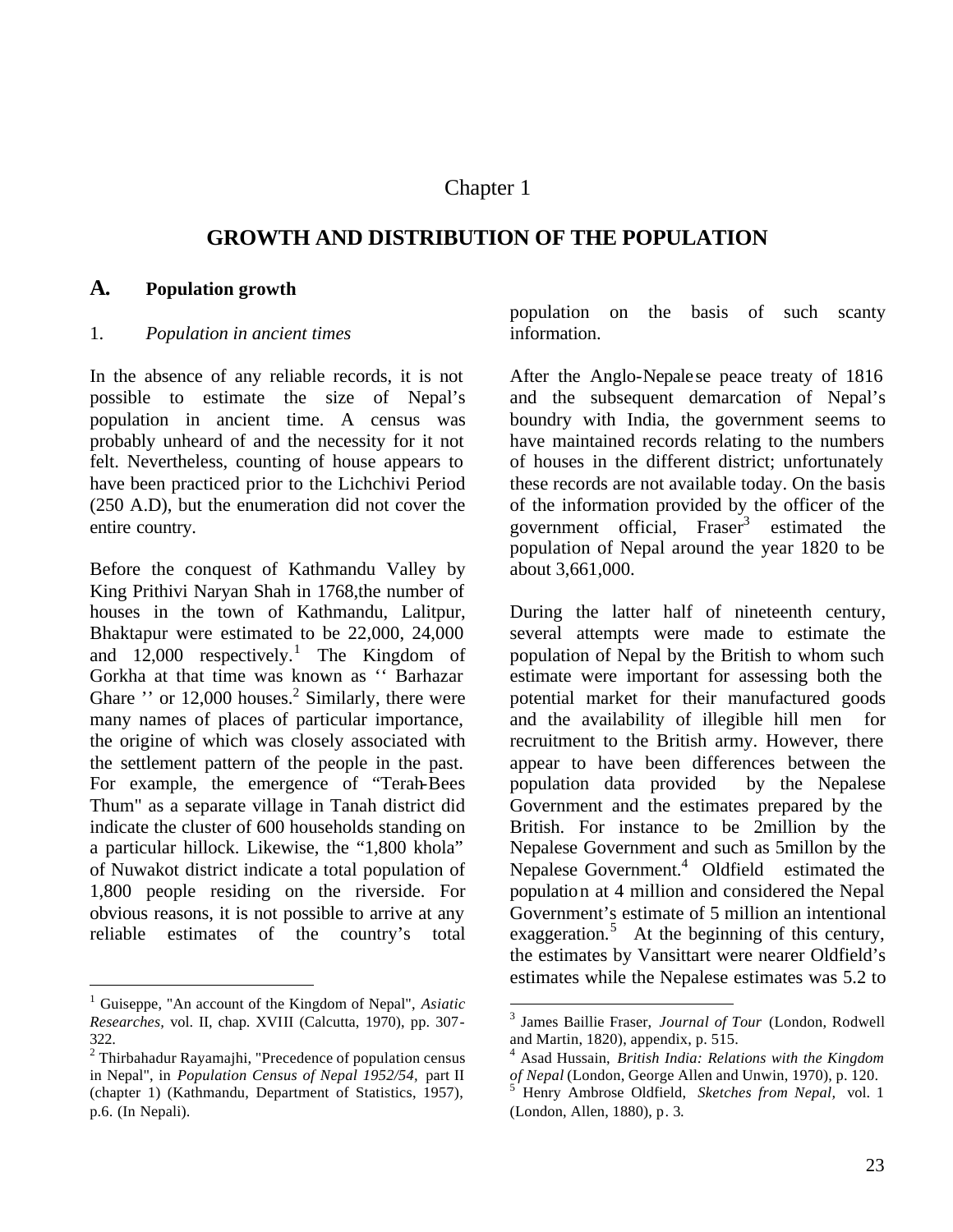5.6 million persons.<sup>6</sup> The population of 5.6 million recorded at the 1911 census seems to indicate that the estimates of the Nepalese Government were nearer the actual total.

## 2. *Population in the modern era*

### (a) *Introduction*

The main source of information regarding the size and composition of the population of Nepal in recent times is the population census. The first recorded census-like enumeration of the Nepalese population was carried out in 1911 and these operations were repeated every subsequent decade up to  $1942$ .<sup>7</sup> Though these census counts provide benchmark data for a study of the country's population growth, not much importance has been attached to the results of these enumerations for various reasons.<sup>8</sup> First, very little is known about the concepts and definitions used in these enumerations. Secondly, the task was entrusted to the agents of landlords who adopted their own methods of enumeration. The apparent weakness of the system and the lack of supervision would have resulted in inaccurate and incomplete enumerations. Thirdly, in the absence of any published reports and details

about the sex, age, spatial and other characteristics, the data from these counts do not lend themselves to any meaningful demographic analyses.<sup>9</sup>

The first census on a scientific and systematic basis was taken in 1952/54. This was also "the first modern and complete census of Nepal, using internationally accepted concepts and comparable to censuses of other countries".<sup>10</sup> This census was carried out in two parts as the men and materials required for the operation were inadequate. The census of the eastern part of the country except Mohatari was completed in May 1952,and the census of the central and western parts including Mohatari was completed in May 1954.

"In spite of the difficulties concerning the lack of any kind, transportation and the acute circumstances the census encountered, this work is, impartially, an outstanding landmarks which denoted only a stubborn devotion for acquiring population data". $11$ 

Since 1952/54, two more population censuses on improved lines were conducted in 1961 and 1971. It has to be noted, however, that no complete population count has ever been made in Nepal and all population estimates must be taken as subject to an unknown degree of error.<sup>12</sup> Though

 $\overline{a}$ 6 Eden Vansittart, *The Gurkhas* (Calcutta, Office of the Superintendent, 1906), p.5.

<sup>&</sup>lt;sup>7</sup> This census is often erroneously reffered to as the 1941 census owing to a rough and inadwquate translation from the Neplese calendar (Bikram Sambat) into the Roman calendar. The census day was Falgun 15, 1998 which corresponds to 1 March 1942. See, Vidya Bir Singh Kansakar, "Population censuses of Nepal and the problems of data analysis" Kathmandu, Centre for Economic Development and Administration, Tribhuvan University, August 1977, p. 8 (mimeo).

<sup>&</sup>lt;sup>8</sup> In fact, more serious doubts have been entertained about the earlier censuses, "including their very existence through there are very persistent rumours that they were carried out with considerable consistency every ten years or so since the middle of the previous century". See Karol J. Krotki and Harsha N. Thakur, "Estimates of population of size and growth from the 1952-54 censuses of the Kingdom of Nepal", a paper presented at the annual meeting of the Population Association of America, Boston, Mass., April 1968 (mimeo).

<sup>&</sup>lt;sup>9</sup> Krotki and Thakur also observed: " One wanders about the purposes of census taking when no reports are being made available. There are occasional suggestions that the more war – minded rulers of the past were merely interstaed in the military potential against the Tibet neighbour. Alternatively, the impression arises that autocratic heads of Government issued edicts to have a census carried out for prestige – tinted reasons, but did follow through to obtain the prestige value arising out of available reporters", (*Loc.Cit*.,footnote2.)

<sup>10</sup> Department of Statistics,''Census of population ,Nepal 1952/54 A.D ".,Kathmandu ,1958,p.1(mimeo)

<sup>11</sup> Government of Nepal *The Analysis of the Population Statistics of Nepal* (Kathmandu, Central Bureau of Statistics,1977)p.23

 $12$  It is suspected that there was underennumeration in the 1961 and 1971 census as well "since lack of transportation and of a communication infrastructure plus inability to control data accuracy almost certainly resulted for both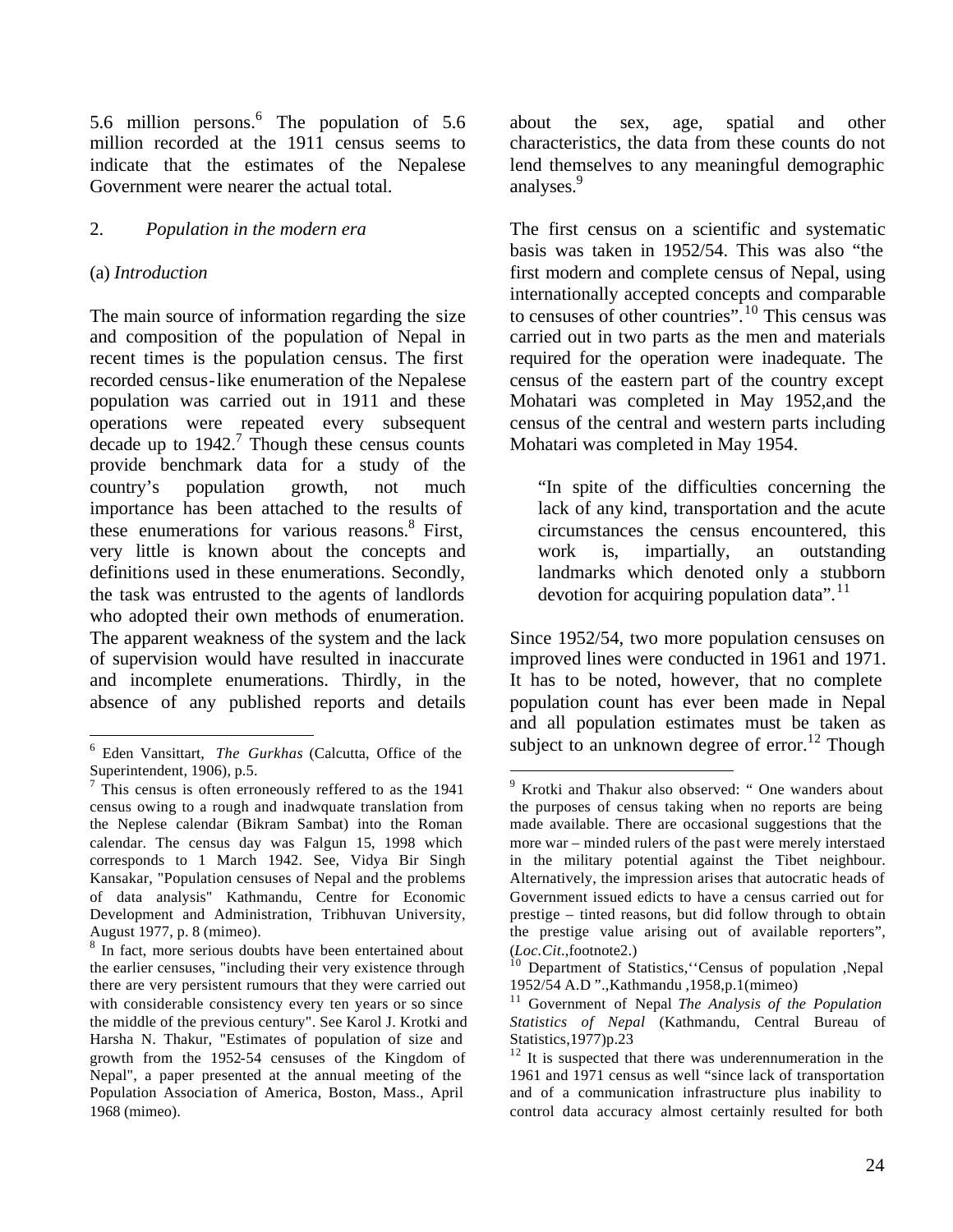there has been under enumeration in all the census, the degree of under enumeration varied between census and between reason.

The population recorded at the various census from 1911 to1971, the inter censal increase, the percentage increase and the average annual growth rates are shown in table 3. However, for reasons mentioned in the preceding paragraph, the analysis relating to population growth in Nepal is discussed separately for the period 1911 to1952/54 and the period 1952/54to 1971.

#### (b) *Population growth 1911to1952/54*

It will be seen from table 3 that there was a decline in the absolute number of person between 1911and 1920, and again between 1920 and 1930, while a Sharp increase in population appears to have taken place between 1941 and 1952/54.

The decline in population from 5, 638, 749 and in 1911to 5, 573,788in 1920 has generally been attributed to three factors, namely, heavy casualty of the Gurkha troops in the First World War, high incidence of mortality due to the influenza epidemic of 1917, and underenumeration in the 1920 census, It has been estimated that not less than 200,000 Nepalese hill men, representing about 20 percent of the eligible male population of Nepal, served with the British army during the First World War

census in missing not only people but also complete villages" .See Daniel taylor and Rita Thapa, "Nepal" , a country profiles series of the Population council, New York, April 1972, p.2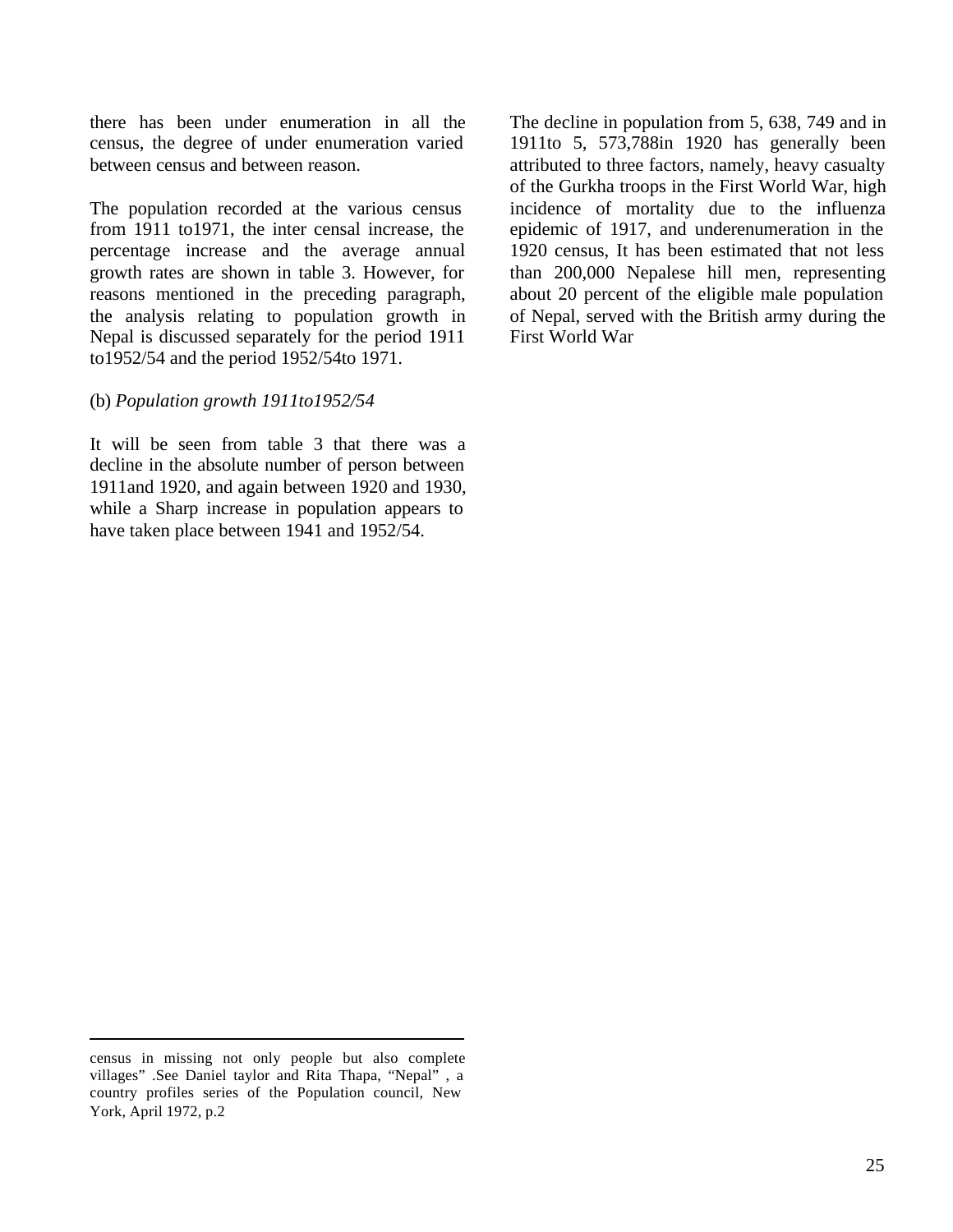| <b>Census Year</b> | <b>Total recorded</b><br>population | <b>Intercensal</b><br>increase | Percentage<br>increase   | Average annual<br>growth rate |
|--------------------|-------------------------------------|--------------------------------|--------------------------|-------------------------------|
| 1911               | 5638749                             |                                | $\overline{\phantom{a}}$ |                               |
| 1920               | 5573788                             | -64961                         | $-1.2$                   | $-0.1$                        |
| 1930               | 5532574                             | $-41214$                       | $-0.7$                   | $-0.1$                        |
| 1942               | 6283649                             | 751075                         | 13.6                     | 1.1                           |
| 1952/54            | 8256625 <sup>a</sup>                | 1972976                        | 31.4                     | 2.5                           |
| 1961               | 9412996 <sup>a</sup>                | 1156371                        | 14                       | 1.7                           |
| 1971               | 11555983 <sup>a</sup>               | 2142987                        | 22.8                     | 2.1                           |

 $\overline{a}$ 

Table 3. Population growth, 1911 – 1971

*Source:* Central Bureau of Statistics.

a Excluding Nepalese residing abroad

and nearly  $20,000$  of them died in the war.<sup>13</sup> Besides, many of the Gurkhas were loath to get back to their hard life in the mountains after serving in the army and preferred to work in India either as watchman or in the police under the Government or in any other suitable position available to them.<sup>14</sup> Thus the absence of able bodied males as well as the death of a large number of them might have affected the fertility and growth of the population in the hills.<sup>15</sup> This is further confirmed by the analysis of the regional in the hills.<sup>15</sup> This is further confirmed by the analysis of the regional variation in population growth between 1911and 1920 given in table 4. It will be seen that there was a marked decrease only in the population of the hill region, which was the main source of recruitment of the Gurkha soldiers, while the Terai and the Kathmandu valley recorded increase in population during the period.

The influenza epidemic of 1917 was the worst of its kind ever recorded in the history of Nepal. The eye-witness version is that there was no one to

 $\overline{a}$ 

look after the sick since everybody was bedridden; when the epidemic subsided there were some survivors as well as decomposed bodies of the dead . The death tool in the epidemic must have been very high. In addition:

"it is also equally probable that there might have been considerable underenumeration in 1920, for, even if the population was growing on an average by one percent every year between 1911 and 1920, there should have been an addition of more than five lakhs of persons. It is doubtful whether the casualties suffered during the two events had more than offset the natural increase in population ".<sup>16</sup>

It is also argued that the enumeration in the 1920 census may not have been complete as it was primarily concerned with ascertaining the number of slaves in the country.<sup>17</sup>

<sup>13</sup> R.N.W. Bishop, *Unknown Nepal* (Londan, Luzac and Company, 1952), p.83.<br><sup>14</sup> C.G. Bruce

Bruce Himalayan Wanderer (Londan, Maclehose,1934), p.217.

<sup>15</sup> Vidya Bir Singh Kansakar, "Population change in Nepal: a study of mobility during 1911-1981", unpublished ph.D.thesis, Department of Geography, Patna University, 1974, p.91.

<sup>16</sup> B.P.Shrestha, The Economy of Nepal- A Study in problems of Industrialization (Bombay, Vova and Co., Publishers PVT Ltd., ), p. 35.

 $17$  In view of this objectives, the census schedule incorporated many items particularly relating to slaves. The results of this census helped in many ways to frame suitable policies for the abolition of slavery. In fact, slavery was abolished in Nepal in August 1926 and the emancipated slaves, numbering 51,972, were rehabilitated in Bichhkhori which was later named Amblekhgenj or town of emancipation.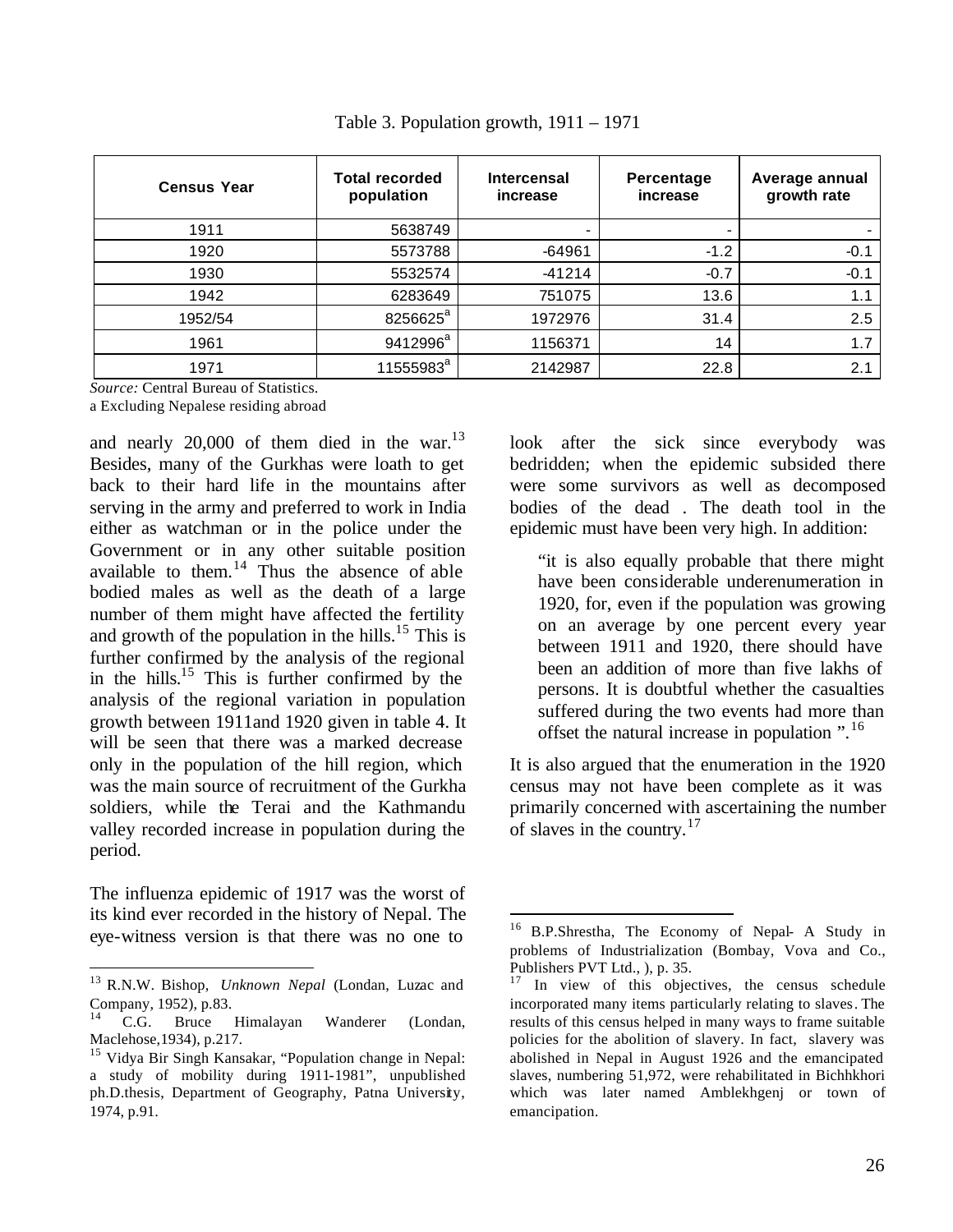The decrease in the population between 1920 and 1930 by 41,214 persons is also attributed to considerable underennumeration in the 1930 census. The threat of war between Nepal and Tibet led people to believe that the 1930 census was being taken with a view to enlisting males in the army. In fact, the than Prime Minister had issued and ordered to mobilize men and materials and it seemed that war was inevitable. Hence it is suspected that there was willful under- returning at this census to avoid conscription. Other reasons for underenumeration appears to have been the lack of appreciation of the value of a census by the mass of the people, and the reluctance of the people to participate actively in the census operation on account of the harassment of meted out by the enumerators in the previous census.

The first increase in the Nepalese population,13.6per cent, was recorded for the inter censal period 1930- 1942 .It may be noted that this intercensal period was marked by the great earthquake of 1934, which resulted in the death of 8,591 persons in the country, and the second World War which necessitated the largescale recruitment of Nepalese soldiers. Hence the increase in population recorded during this period appears to be somewhat surprising, but has largely to be explained in terms of gross underenumeration in the 1930 census.<sup>18</sup>

The population increased by about 2million or 31.4 percent during the intercensal period 1942 to1952/54. This increases

"appears to be rather unusual, particularly compared to the increases experienced after 1954. Nor could this increase be supported by contemporary development in the socioeconomic field. The phenomenal increase during the 1942-1952/54 period could partially be explained by the return of discharged military personnel after the second world war. However, the relatively more through and systematic enumeration

 $\overline{a}$ 

techniques adopted in the 1952/54 census ensured a more adequate enumeration of the country's population".<sup>19</sup>

# (c) *Population growth 1952/54 to 1971*

As noted earlier, the most reliable and comparable data on the population of Nepal became available with the census of 1952 /54 which is regarded as the benchmark of modern scientific census of the country. It will be seen from table 3 that over the period of 19 years from 1952to 1971, the population of Nepal increased by almost 3.3million, or by about 1.2 million in the first 9 years and 2.1 million in the next 10 years .The annual rate of growth of the population, which averaged 1.7 percent during the period 1952/54 to 1961, increased to 2.1 percent during the intercensal period 1961-  $1971^{20}$ 

The high rate of population growth experienced in recent decades is largely attributed to a substantial decline in mortality, which followed improvement in medical facilities, while fertility continued to remain at high levels.<sup>21</sup> In the past, endemic diseases, epidemics ,malnutrition,

 $18$  For further discussions on this subject, see section D below on regional patterns of growth .

 $\overline{a}$ <sup>19</sup> S. Selvaratnam, "The population of Nepal", a note prepared for use by the ARTEP mission to Nepal (Bangkok, international Labour Organisation , 1973), pp. 3-4 (mimeo). <sup>20</sup> On the basis of the result of the 1965-1966 National Health Survey conducted by the Department of Health, in collaboration with the University of Hawaii and the Dooley Foundation, it was estimated that the population of Nepal in 1971 was 12.2 million and the annual rate of population growth between 1961 and 1971 2.7 per cent . The demographic survey conducted by the central Bureau of statistics indicated an annual population growth rate of 2.5 per cent in 1974-1975 and 2.4 per cent in 1975-1976.

 $2<sup>1</sup>$  Very little is known about the birth and death rates and hence an estimated range have to be given for this rates. The 1965-1966 national Health Survey concluded that the crude birth rate was between 50 and 54 per 1,000, and that the death rate was in the neighborhood of 27 per 1,ooo. Extrapolating from the 1961 census and the 1963 survey of population , the Central Bureau of Statistics concluded that the 1971 crude birth rate was 40 per 1,000 and the death rate in the neighbourhood of 27 per 1,000 . The demographic sample survey of Nepal conducted in 1974- 1975 reported and adjusted crude birth rate of 44. 7 and a crude death rate of 19.5.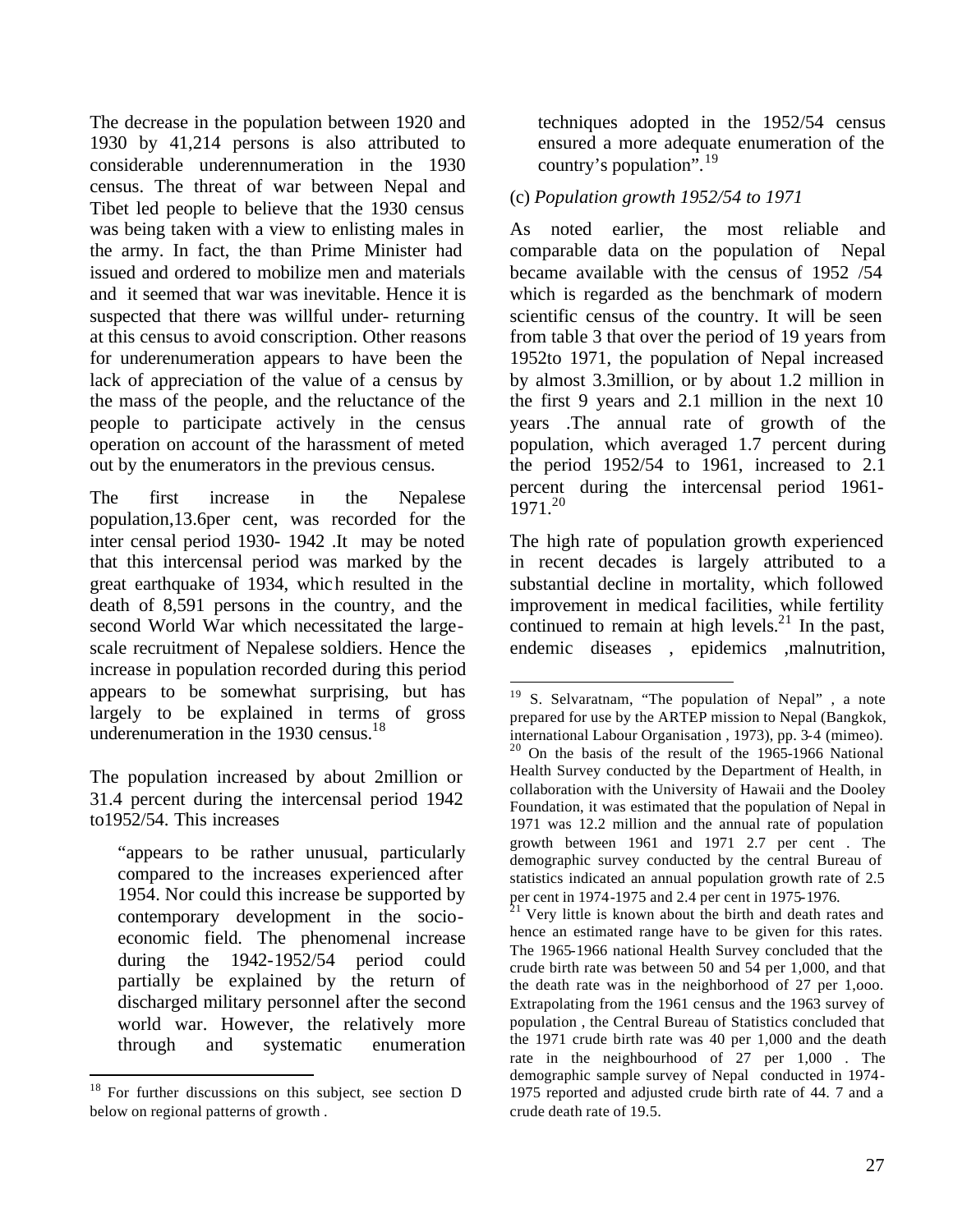famines and natural calamities were largely responsible for the countries high mortality .In recent years, the control of malaria and other epidemics<sup>22</sup> and the expansion of medical and public health facilities and services have significantly reduced morbidity and mortality in the Terai and also to some extent in the hills and mountains the maternal and child health programme has also helped to reduce infant mortality .Thus the high fertility combined with declining mortality has resulted in high rates of population growth.

As with fertility and mortality ,date on migration are extremely limited in Nepal and only very general estimates of population movements are available . for e.g., the 1961 census reported that 328,480 Nepalese were absent from Nepal for at least 6 month of the year and that over 96 percent of this number were located in India. The census also reported that there was an immigration of 337,620 foreign percent into the country during the same period resulting in a net immigration of 9,140 persons. The 1971 census recorded 337, 446 foreign-born persons residing in the country but did not collect any information on persons who had left Nepal. It is can be assumed ceteris paribus that the number of out-migrants in 1971 was roughly similar to the number in 1961, then the rate of net migration in Nepal would be negligible. According to the 1974- 1975 demographic sample survey , the number of outmigrants was 43, 000 and the number of immigrants 34,ooo resulting in a net annual loss of 9,000 persons . The number of emigrants in 1976 in estimated at 73,000 persons and the number of immigrants 44,000, the net loss being 29,000 persons . Over the past decade, at least 80, 000 Nepalese have emigrated to India each year

 $\overline{a}$ 

and at least 60,000 have returned annually after a one to five year absence.

These estimates indicated that migration is an important demographic phenomenon in Nepal. Emigration has generally been temporary and in the past involved a large number of people especially of the depressed communities, who migrate seasonally to India in search of jobs and for trade to supplement the family income from agriculture ,handicrafts, live-stocks and hardraising. By the beginning of this century, many were seeking service in the then British army and later British and Indians armies, and the importance of income from these sources increased in many hill districts. Today emigration involves primarily the Gurkha Soldiers who leave to join the British and Indian armies and those who migrate to India to work as porters, labourers and watchman.

In recent years, immigration has been of three types. With the eradication of malaria and the development of the Terai, Indians have been moving in from more densely populated neighbouring provinces to seek employment as well as set up shops in the towns and open up tenant farms on leveled jungle areas. $23$  The developments projects in the Terai appear to be a stimulus for the immigration of Indian labour on a large scale. The second major immigration has been of Nepalese who served as soldiers in Burma during the second World War. Following the war they settled in Burma but in recent years, because of political problems, they have been returning to Nepal. The third immigrant group constituted the refugees who moved in from Tibet in the 1950s.

In summery, it may be stated that high fertility and declining mortality have largely contributed to the high rates of population growth experienced in recent years.

 $\overline{a}$ 

.

 $22$  Malaria, which for a long time had been the chief cause of morbidity and mortality affecting nearly one half of the population and 45 per cent of the land area up to on altitude of 4,000 ft, had been completely eradicated by the end of the 1960s. smallpox was controlled by a nationwide smallpox eradication programme. Cholera no longer assumes epidemic proportions.

 $^{23}$  The density of population in the adjoining districts of India is up to five times higher then in the Nepal Terai and this , among other things, induces to migrate into the region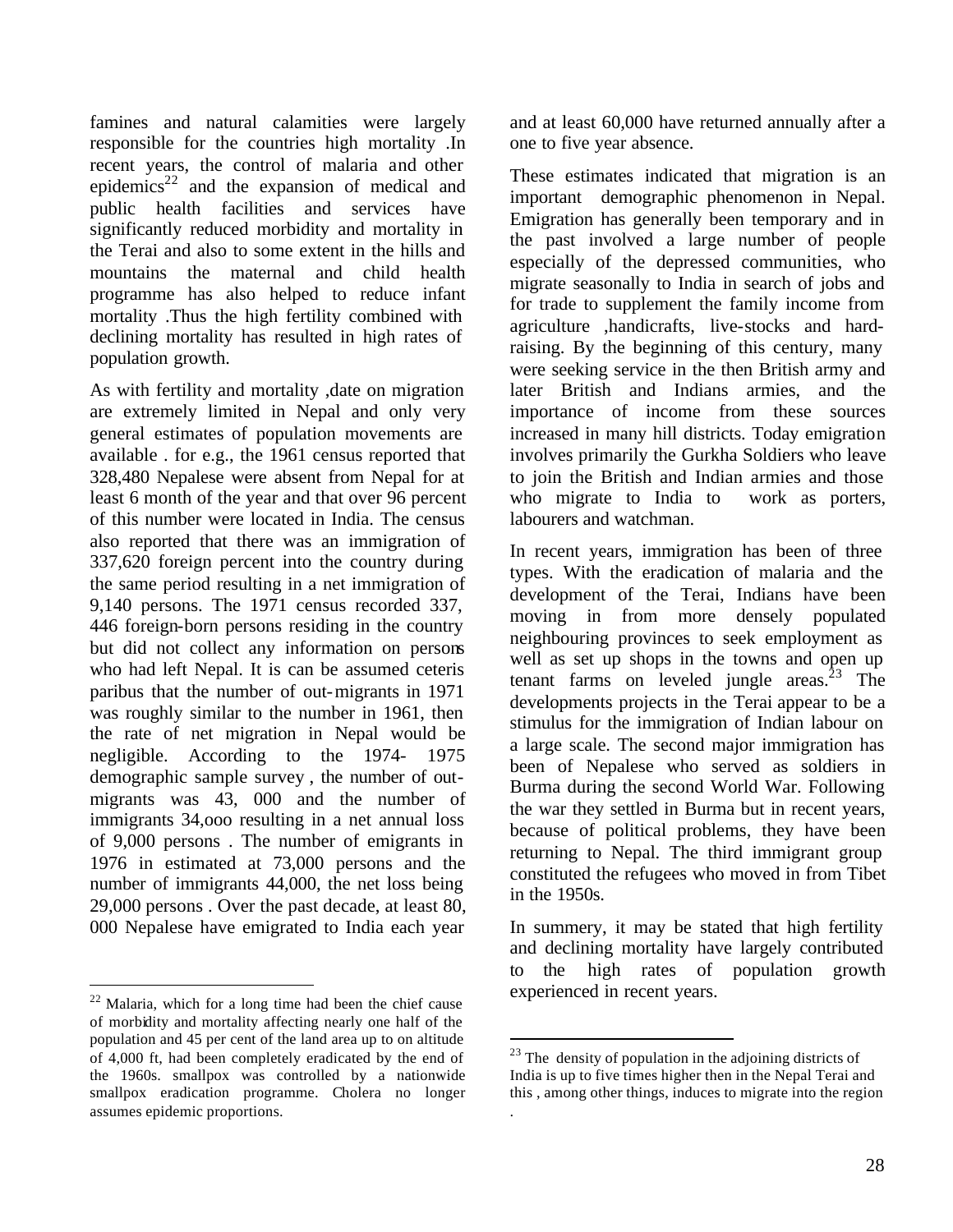(d) *Regional patterns of population growth, 1911 to1971*

For purpose of analyzing population growth, the country may be divided into three broad regions<sup>24</sup>. (i) The hill and the mountains regions, (ii)the Terai ( including the inner terai),and (iii)The Kathmandu valley. The first two reasons reflect the unsuitability of land and the variation in climate, while the Kathmandu valley is treated as a separate region because of its distinct regional characteristics such as urbanization, intensive land use ,historical and cultural background. The population enumerated at the various censuses from 1911 to 1971, the inter censal increase ,as well as the average annual rate of growth for the three regions are given in table 4.

As was noted earlier, during the intercensal period 1911-1920, while the Terai and Kathmandu valley recorded slight increases in population, there was a marked reduction in absolute terms in the population of the hill region. This decline coincided with the large –scale recruitment of Gurkha soldiers from the hill region to serve in the British army during the First World War.

Between 1920 and 1930, there was a decline in the population of the hills and the Kathmandu valley, while the population of the Terai recorded a slight increase. As noted earlier, the 1930 cansus was taken at a time when a war between Nepal and Tibet was imminent and the fear of conscription appears to have resulted in gross underenumeration in the census, particularly in the Kathmandu valley where the population recorded a decline from 306,909 persons in 1920 to262,233 in 1930.

The 1930-1942 intercensal period which witnessed the first recorded increase in Nepalese population was also characterized by an increase

 $24$  There are marked differences in the rates of population growth between subdivisions of each of these major regions but since comparable data are not available on a time series basis, the present analysis is restricted to the three broad regions.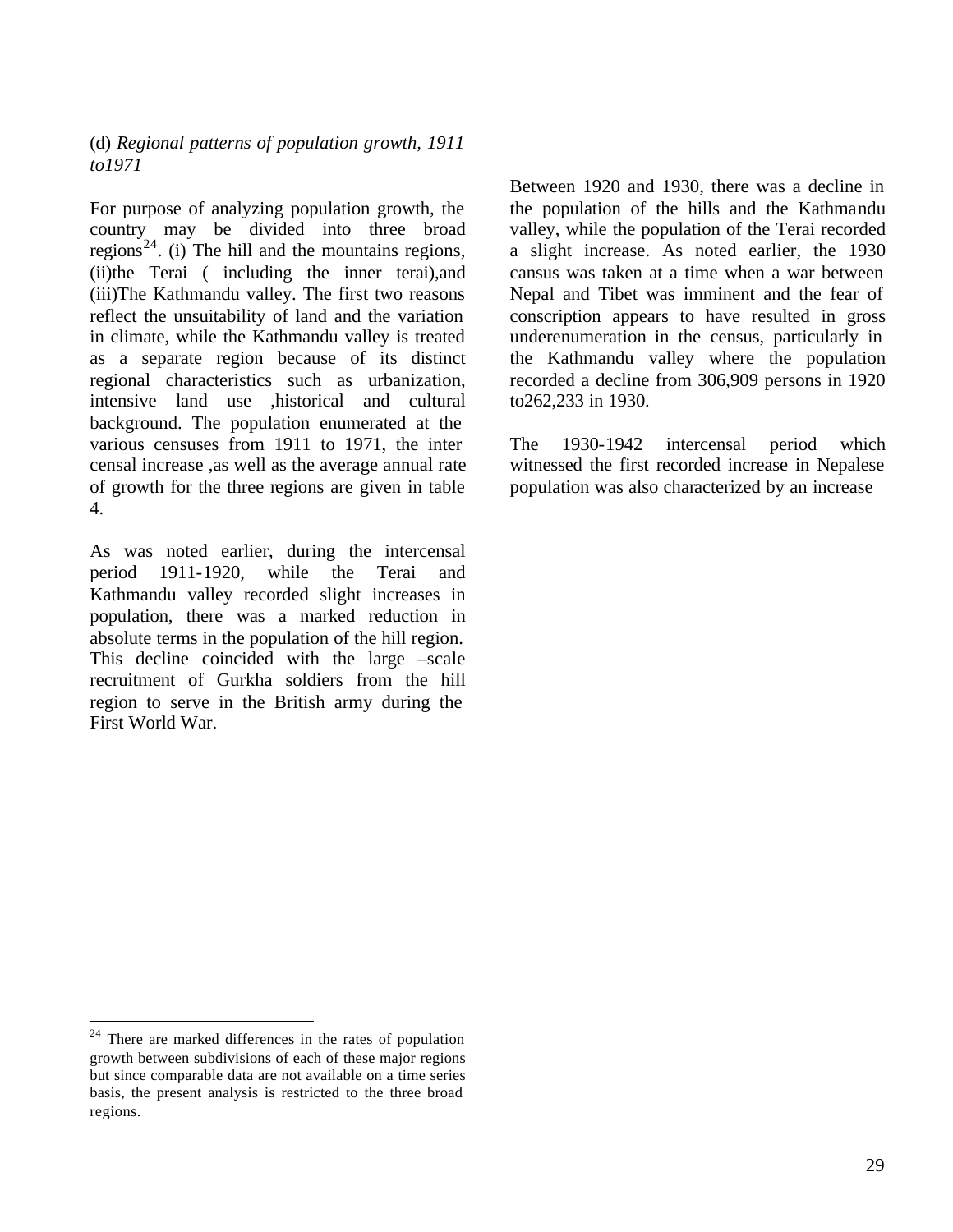|                              | Hill      | Terai   | Kathmandu<br>valley | Nepal    |
|------------------------------|-----------|---------|---------------------|----------|
| <b>Enumerated population</b> |           |         |                     |          |
| 1911                         | 3292911   | 2054959 | 290879              | 5638749  |
| 1920                         | 3144843   | 2122036 | 306909              | 5573788  |
| 1930                         | 3139854   | 2130487 | 262233              | 5532574  |
| 1942                         | 3819931   | 2138579 | 325139              | 6283649  |
| 1952/54                      | 4979713   | 2865917 | 410995              | 8256625  |
| 1961                         | 5531307   | 3421699 | 459990              | 1412996  |
| 1971                         | 6167309   | 4769763 | 618911              | 11555983 |
|                              |           |         |                     |          |
| Inter censal increase        |           |         |                     |          |
| 1911-1920                    | $-148068$ | 67077   | 16030               | $-64961$ |
| 1920-1930                    | -4989     | 8451    | -44676              | $-41214$ |
| 1930-1942                    | 680077    | 8092    | 62906               | 7510758  |
| 1942-1952/54                 | 1159782   | 727338  | 85856               | 1972976  |
| 1952/54-1961                 | 551594    | 555782  | 48995               | 1156371  |
| 1961-1971                    | 636002    | 1348064 | 158921              | 2142987  |
|                              |           |         |                     |          |
| Average annual growth rate   |           |         |                     |          |
| 1911-1920                    | $-0.51$   | 0.36    | 0.6                 | $-0.13$  |
| 1920-1930                    | $-0.02$   | 0.04    | $-1.56$             | $-0.07$  |
| 1930-1942                    | 1.65      | 0.03    | 1.81                | 1.08     |
| 1942-1952/54                 | 2.44      | 2.7     | 2.15                | 2.51     |
| 1952/54-1961                 | 1.32      | 2.24    | 1.42                | 1.65     |
| 1961-1971                    | 1.09      | 3.38    | 3.01                | 2.07     |

Table 4. Regional pattern of population growth, 1911 – 1971

in the population of all three regions of the country . particularly in the hills, the annual rate of population growth averaged about 1.7 per cent , compared to only 0.03 per cent in the Terai. This appears to be somewhat surprising since , on the basis of developments during this period , one would expect a low growth rate to have occurred in the hills and a higher rate in the Terai. During this intercensal period, the Second World War was taking place and thousands of Nepalese were being recruited and sent to war fronts outside the country. On the other hand , the Terai witnessed a large scale immigration of Indian traders after the Anglo-Nepalese Treaty of 1923. Moreover, the development of the Terai region had already started to relieve the heavy pressure of population in the hills . thus it is difficult to explain the very high rate of population growth in the hills and the low rate of growth in the Terai . it may be that the

1942 census was marked by over-enumeration in the hills and underenumeration in the Terai.

The rate of growth of the country's population between 1942 and 1952/54 was 2.5 per cent per annum , the highest rate ever recorded since 1911 . analysis of population growth by region indicates that the highest rate, 2.7 pert cent , was recorded foe the Terai while the second highest , 2.4 per cent, was recorded in the hill region. These rates clearly show that there had been large –scale underenumeration in the census of 1942 . the intercensal period 1942-1952/54 also witnessed the return of a large number of people of Nepalese origin from Burma when the Japanese troops overran Burma in 1942, the return of the Gurkha troops after the Second World War , and the return of the Nepalese political exiles from India after the overthrow of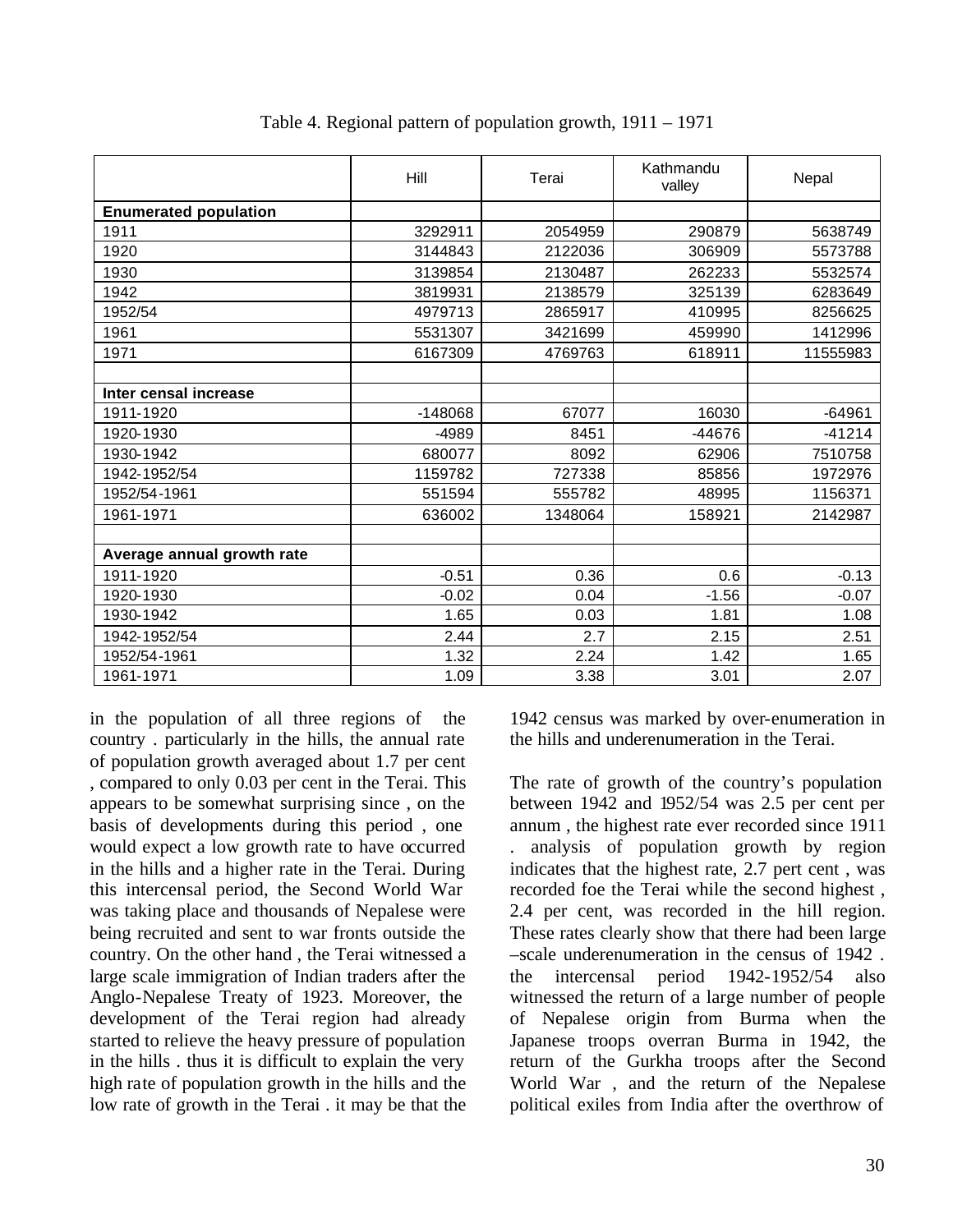the Ranas. These developments , together with a more thorough enumeration in 1952/54 and gross underenumeration in 1942, account largely for the substantial increase in the population of all three regions between 1942 and 1952/54.

Between 1952/54 and 1961, the Terai regions experienced an average annual rate of population growth of 2.24 per cent , which was higher then the average national rate of 1.65, while the rates for the hills (1.32per cent) and the Kathmandu valley (1,42) were lower than the national average. Migration appears to have played a dominant role in the regional variation of population growth rates in Nepal during this period.

As was noted earlier, in the past , malaria was endemic in the Terai region . In particular, the central inner Terai was a hyperendemic belt of malaria and covered with dense subtropical forests. Under a tripartite agreement concluded between the government of Nepal, the World Health Organization and the United States Operation Mission, a malaria eradication programme was launched for the first time in the Chitawan (Rapti) valley of the central inner Terai in 1956. In eradication of malaria and subsequent reclamation of forests for cultivation and resettlement resulted in large-scale in-migration of the hill people into the Chitawan valley.<sup>25</sup>

In addition to the influx of migrants from the hill regions , there were also immigrants from India pouring into the Terai. In 1961, nearly 92 per cent of the total foreign-born population and 95 per cent of the India-born population were located in the Terai. On the other hand, the hill regions were characterized by large –scale out-migration . it has been estimated that in 1952/54 nearly 205,000 persons representing 4 per cent of the total hill population out-migrated , and this

 $\overline{a}$ 

number increased to about 345,000, or about 6 per cent of the total hill population, in 1961.

Between 1961 and 1971,the average annual rate of population growth between the geographic regions was remarkably different . the rates in the Terai and Kathmandu valley were higher, and that of the hill region lower , than the national average . the very high rate (3,38per cent) observed in the terai was largely due to the malaria eradication programme which covered the entire country up to an altitude of 4,000 ft in the 1960s. besides, the construction of the East-West Highway and north –south roads, implementation of irrigation projects and agricultural development programmes, establishment of a few large and medium-sized industries and numerous small-scale industries also contributed to the rapid growth of the Terai's population through internal migration and immigration from abroad .<sup>26</sup>

The rate of population growth in the Kathmandu valley which was below the national average between 1952/54 and 1961 recorded a rate above the national average between 1961 and 1971. however , the rate for the hills recorded a decline between the two intercensal periods and this decline should be attributed to large-scale out-

 $25$  Between 1952/54 and 1961, the central inner Terai experienced the highest rate of population growth (3.62per cent) of all regions while the rate of growth of Chitawan valley (6.84 per cent) was the highest of all districts.

<sup>&</sup>lt;sup>26</sup> It has been observed that in the past " the highlanders did not consider Terai to be a suitable place for settlement in view of malaria, predominance of swamps and deep forests, inhospitable climate , a very unfamiliar topography and an alien type of socio-cultural environment" . but today, the " Terai , with to –thirds of the cultivated land and about 500 thousand hectare of reclaimable forest, in no longer a preserve of aboriginals and old settlers. With the increasing pace of agricultural and industrial growth, Terai is increasingly attracting the very poor Nepalese of the hills and the mountains . foreign nationals , including those of Nepalese origin living for long in India, have also been increasingly migrating to Terai". See Govind Prasad Lohani , "Designing a population policy for Nepal", in *Workshop –Conference on population, Family Planning and Development in Nepal,* jointly sponsored by the Government of Nepal, Family Planning /Maternal and Child Health Project, and Nepal-University of California Family Planning /Maternal and Child Health Project, Berkeley, California, 24-29 August 1975.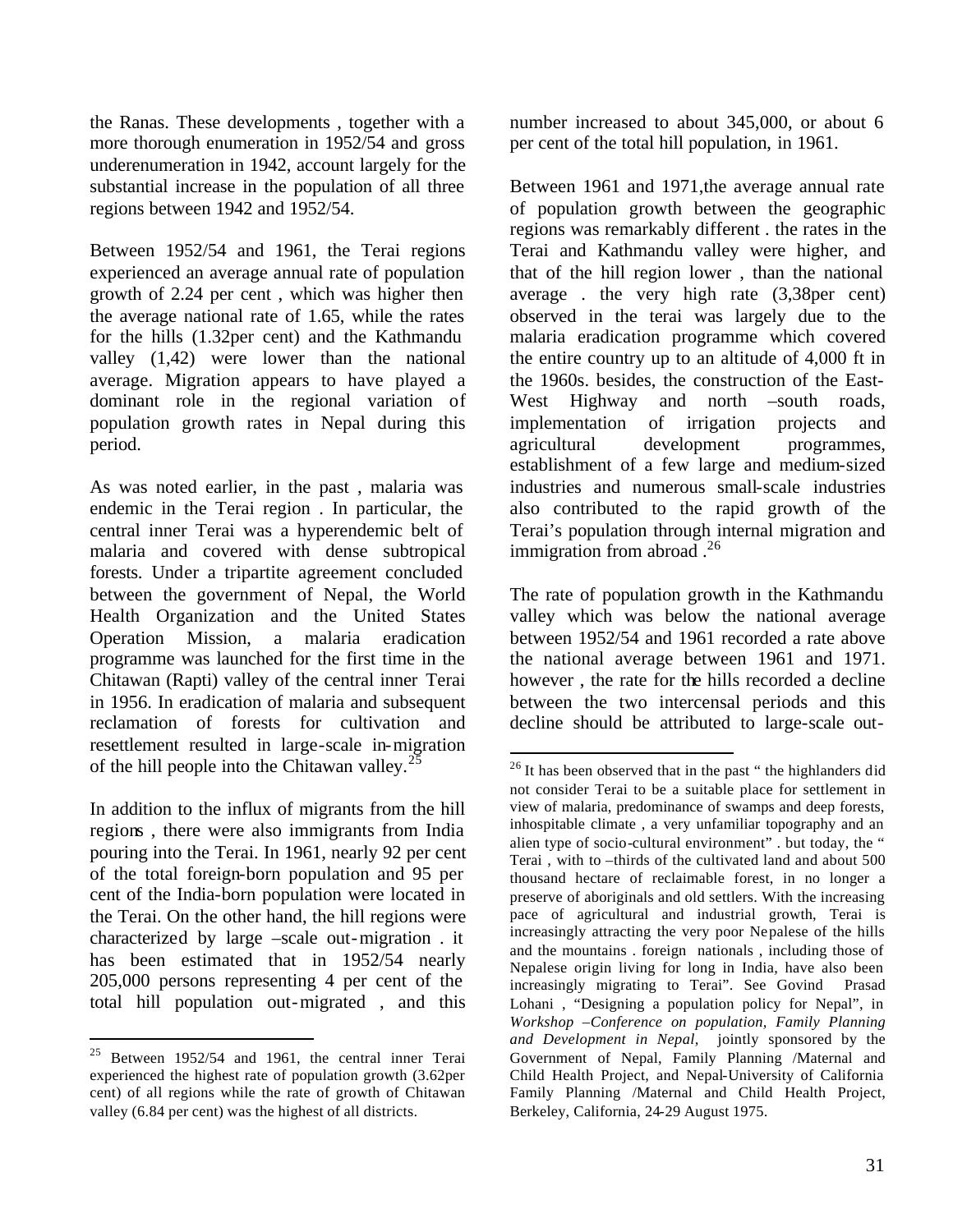migration from the hill regions. The main reasons for such steady migration are : (i) increasing pressure on agricultural land intensified by low productivity and soil erosion; (ii) decline of traditional trade with Tibet ; (iii) the opening of new fertile lowlands in the Terai regions ; and (iv) the lack of alternative employment sources.<sup>27</sup>

# **B. Population distribution**

## 1. *Distribution by geographic region*

The distribution of the population of Nepal by geographic region for the census years 1952/54,1961 and 1971 is shown in table 5.It will be seen that the mountain and hill region, which covers above 71 percent of the total land area , contained about 53 percent of the total population of the country in this region, however, recorded or steady decline from 60.3percent in 1952/54 to 58.7 and 53.4 percent in 1961 and 1971 respectively. The Kathmandu valley, which actually is part of the mountain and hill region, has in all census year contained about 5percent of the total land area.

The inner Terai covers about 10percent of the total land area, but in 1971 sustained only 7.3 percent of the total population, compared to5.8 percent in 1952/54. The Terai region consists of only 18.3 percent of the total land area. But the population of the region as a proportion of the total national population has recorded steady increase from 28.9 percent in 1952/54 to 30.7 percent in 1961 and 33.9 percent in 1971.

As Nepal is a mountainous country , relief plays a dominant role in the distribution of population as it has direct influence on climate, soil and water. Because of the uneven nature of the topography interspersed with intervening valleys and ridges,

 $\overline{a}$ 

the country's population distribution is characterized by densely polluted valleys and sparsely polluted ridges. The aspect of slope is also important in the distribution of population in the hills. As Nepal lies in the North temperate zone, settlements in the hills are concentrated along the south –facing slops which are exposed to sunshine. Further, in the past ,population distribution was severely conditioned by the prevalence of malaria with varying endemicity up to an attitude of 4000 ft. People usually avoided settling in the densely forested area of the terai the inner terai and the low lying valleys of the hills. The eradication of malaria, however, has now rendered these regions suitable for habitation.

Population density, which in 1971 reached about 211 persons per. sqr.mile Nationally, is rather unevenly distributed through the various geographic regions. The Kathmandu valley had the higest density at 2,098 persons per.sqr.mile followed by the Terai at 391 person per .sqr. mile. The density of the mountain and hill region as well as the inner terai were almost equall with about 158 persons per .sqr.mile, though at the previous two censuses the density in the mountain and hill region was substantially higer than that of the inner Terai.

There were also significant differences in population density between the sub regions constituting the major geographic regions. Though the average density of the mountain and hill region was about 158 persons per.sqr.mile in 1971, the eastern mountain and hill region had a higher density of about 205 persons per sqr mile compared with 177 in central and 113 in the western mountain and hill regions. In the terai, the density of population was highest in the east with 525 persons per sqr mile. The density in the eastern Terai was also over 3 times the density of the mountain and the hill region. Compared with the eastern and central Terai, the western Terai, which is densely covered with forests, is sparsely polluted and its density is lower than the density

 $27$  Mohan N.Shrestha, "Spatial distribution and change of population in Nepal", in *Workshop-Conference on Population Family Planning and Development in Nepal* , op.cit. ,pp.67-68.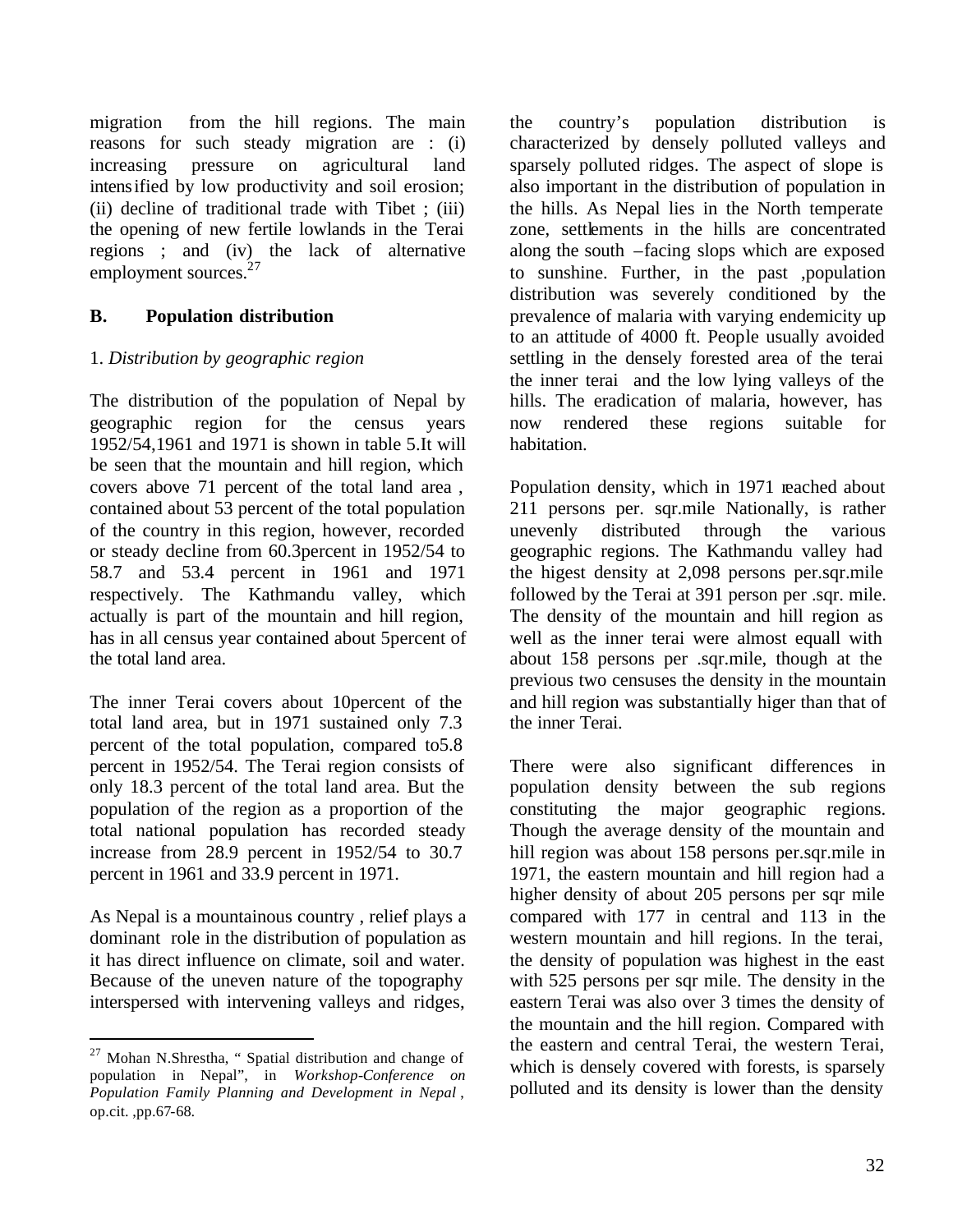of the mountains and hills as a whole. In the inner Terai, however, the density increases towards the west, but the difference in population density from east to west is not as significant as in the Terai or the mountain and hill regions.

The interregional differences in population distribution and density are interesting and indicate a pattern which is generally associated with the rainfall pattern and consequently with the fertility of the soil. The wetter eastern region with an average annual rainfall of 1778 mm has an advantage over the relatively drier western region where the average rainfall is 762 mm. Thus density declines westward with the decreasing strength of the monsoon.

Besides the geographic regions, the tempo scales of development activities also determine the pattern of population distribution. In the past, development activities were concentrated mostly in the central and eastern terai, not in the western terai and the mountains and hills (except the Kathmandu valley). Further, as was noted earlier, the eradication of malaria in the Terai has led to the massive internal migration of the hill people for settlement in this region. In addition,

|                                 | Area             | Percent    |         | census1952/54 |            |         | census1961 |            |         | census1971 |        |
|---------------------------------|------------------|------------|---------|---------------|------------|---------|------------|------------|---------|------------|--------|
| in<br>Region<br>square<br>miles | of total<br>area | Population | Percent | Density       | Population | Percent | Density    | Population | Percent | Density    |        |
| A. Mountain and<br>hill         | 39147            | 71.4       | 4979713 | 60.3          | 127.2      | 5531307 | 58.7       | 141.3      | 6167309 | 53.4       | 157.5  |
|                                 |                  |            |         |               |            |         |            |            |         |            |        |
| 1.Western                       | 16198            | 29.5       | 1516774 | 18.4          | 93.6       | 1698083 | 18.0       | 104.8      | 1834128 | 15.9       | 113.2  |
| 2.Central                       | 12999            | 23.7       | 1754123 | 21.2          | 134.9      | 1946502 | 20.7       | 149.7      | 2296941 | 19.9       | 176.7  |
| 3. Eastern                      | 9950             | 18.1       | 1708816 | 20.7          | 171.7      | 1886722 | 20.0       | 189.6      | 2036240 | 17.6       | 204.6  |
|                                 |                  |            |         |               |            |         |            |            |         |            |        |
| <b>B.</b> Kathmandu<br>valley   | 295              | 0.5        | 410995  | 5.0           | 1393.2     | 459990  | 4.9        | 1559.3     | 618911  | 5.4        | 2098.C |
|                                 |                  |            |         |               |            |         |            |            |         |            |        |
| C. Inner Terai                  | 5381             | 9.8        | 476500  | 5.8           | 88.6       | 536509  | 5.7        | 99.7       | 848535  | 7.3        | 157.7  |
|                                 |                  |            |         |               |            |         |            |            |         |            |        |
| 1.Western                       | 861              | 1.6        | 89315   | 1.4           | 103.7      | 98607   | 1.0        | 1145.0     | 167820  | 1.5        | 194.9  |
| 2.Central                       | 2568             | 4.7        | 197957  | 2.4           | 77.1       | 244236  | 2.6        | 95.1       | 420684  | 3.6        | 163.8  |
| 3.Eastern                       | 1952             | 5.3        | 189228  | 2.3           | 96.9       | 193666  | 2.1        | 99.2       | 260031  | 2.2        | 133.2  |
|                                 |                  |            |         |               |            |         |            |            |         |            |        |
| D. Terai                        | 10042            | 18.3       | 2389417 | 28.9          | 237.9      | 2885190 | 30.7       | 287.3      | 3921228 | 33.9       | 390.5  |
|                                 |                  |            |         |               |            |         |            |            |         |            |        |
| 1.Western                       | 3078             | 5.6        | 235189  | 2.8           | 76.4       | 271551  | 2.9        | 88.2       | 425242  | 3.7        | 138.2  |
| 2.Central                       | 1300             | 2.4        | 348179  | 4.2           | 267.8      | 400357  | 4.3        | 308.0      | 521836  | 4.5        | 401.4  |
| 3.Eastern                       | 5664             | 10.3       | 806049  | 21.9          | 318.9      | 2213282 | 23.5       | 390.8      | 2974150 | 25.7       | 525.1  |
| Nepal                           | 54865            | 100.0      | 8256625 | 100.0         | 150.5      | 9412996 | 100.0      | 171.6      | 1555983 | 100.0      | 210.6  |

Table 5. Population distribution and density by geographic region, 1952/54 to 1971

Source: Center Bureau of Statistics, Reports of the census for 1952/54,1961 and 1971.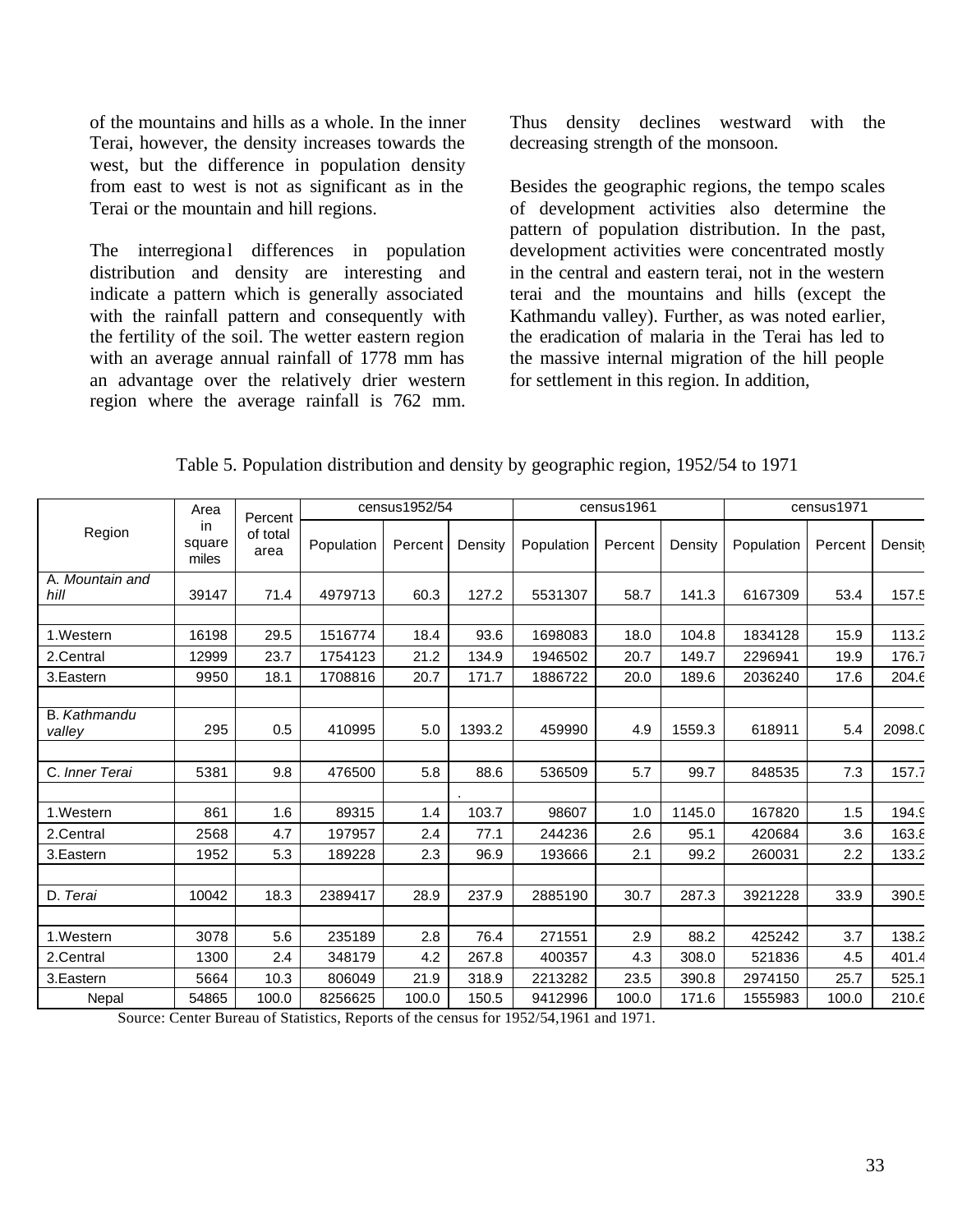influx of foreign nationals into the terai has also increased in the wake of growing economic activities in the central and eastern terai towns and the hinterlands.

Population density, expressed as the number of persons per sqr mile, is of course a very crude measure of the pressure of population on land. Since uninhabitable and unusable areas are also included in reckoning the total land area, a true picture of the pressure of population on land is not given by this measure. In Nepal where agriculture is the main source of livelihood, the population density is more meaningful when calculated on the basis of cultivable land rather than the gross area. This Is particularly useful in identifying the disparity between different areas of the country in terms of the population pressures on agriculture.

The density of population on cultivated land by various development regions is shown in table 1. While about 14 percent of the land area of Nepal is under cultivation, the proportion for the three geographic areas are markedly different. In the Terai about 40 percent of the land area is cultivable but the corresponding proportions for the hill is 10 percent and the mountains only two percent.<sup>28</sup> The magnitude of these differences is highlighted by the differences in density between the area. The mountains with a density of about 3,222 persons have over 3and a half times as many people per square mile of cultivable land as

 $\overline{a}$ 

the Terai (883 persons) , while the hills with a density of 2,727 have over three times the number of the Terai. In terms of cultivable land, the mountain and hill region seem to be facing and acute problem of population pressure.<sup>29</sup>

It is thus clear that those areas, which have the lowest proportions of cultivable land, that is those least able to support their population, have the greatest population pressure on agriculture. The consequences of this disparity for population distribution and resettlement are quite evident. It would be expected that out migration from those areas would continue to areas where the agricultural base was more favorable for the production of food and support of its population.<sup>30</sup> However, the opportunities for resettlement in the Terai are quite limited with only about 325,000 hectares of land remaining that is suitable for cultivation. Prospect of this outlet of population movement closing within the next few years, alternative outlets must be found, or the problems associated with the resettlement and assimilation of the moving population will reach enormous proportions; that is, the densities in the Terai would increase to levels which could

 $28$  Recently the department of forests carried out a survey covering 36, 876 square miles, or about 67 per cent of the total area of the country. The northern mountains and some areas within the hills and plains were not covered by this survey owing to the lack of large-scale maps and aerial photographs. According to the Department of forests statistics, 20.6 per cent of the total land is cultivated, and the average density for the country as a whole is 1,022 persons per cultivated square mile. This density in the hills is 1,049 persons, where as in the plains it is 989 persons per cultivated square mile. Though these figures do not show a significant difference in agricultural density between the hills and the plains, the pressure on lands in the hills should be considered much higher because of the relief and low productivity.

 $29$  Even in the Terai area, the population density per square kilometers of cultivable land (336persons) is higher then the corresponding densities in Burma (148persons) and Pakistan (224persons) and is very closed to that of India (350persons).

 $30$  Traditionally, there have been several outlets which have enabled families in the hill areas to avoid the threshold between population and the resources base, and in effect avoid impinging on there standard of living. These outlets have included seasonal migration to India for part time employment in the generation of cash income, and the recruitment to the Indian and British armies . The most important and most recent outlet, of course, has been the movement of hill people for permanent settlement in the Terai. This has particularly accelerated during the last two decades as malaria control has become more effective and as pressure in certain hill areas has reached the point where alternatives in the Terai are clearly mo0re attractive then an expected decline in the standard of living in the hill communities. See John Beyer, "the economic parameters of a population policy in Nepal", in *workshop-conference on Population, Family Planning and Development in Nepal , op.cit.*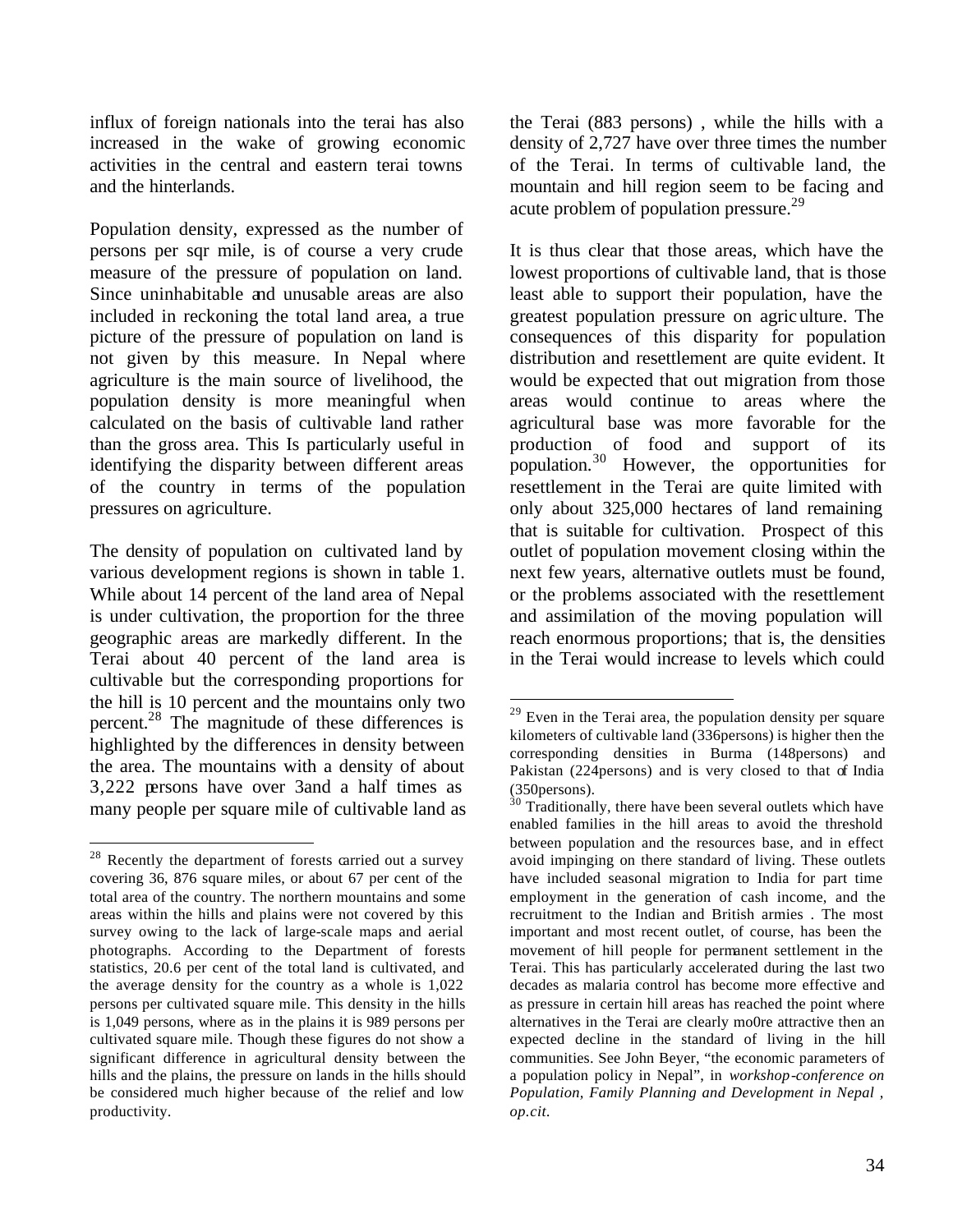not be supported by the existing agriculture and the same problems in the mountain and hills would continue.

## *2. Urban-rural distribution*

In Nepal, the classification of settlements into urban and rural seems to be arbitrary and not based on any clear definitions. The criteria used in classifying settlements into urban centers (nagar panchayat) or rural settlements (village panchayat) are based on a combination of certain characteristics such as the importance of the place as a trading, administrative or educational center, population size does not appear to be and important determining factor.<sup>31</sup> However, for purposes of our analysis, the urban population is defined as population residing in towns with 5,000or more persons.

The distribution of the population of Nepal by rural- urban residence in the last three census years is shown in table 6. It will be seen that the proportion of urban population to the total population has increased from 2.9 per cent in 1952/54 to 3.6 percent in 1961 and to 4.0 per cent in 1971. The problems of urbanization in Nepal are not so serious as in most other developing countries. The level of urbanization in Nepal is very low because, being a predominantly agricultural economy, the country lacks the basic resources, infrastructure and technology needed for industrialization and consequent urbanization. Besides, the one –way pattern of internal migration from the mountains and hills to the Terai has always been in search of amenable land in the Terai rather in employment in the urban areas.

" Urban settlements which obviously reflect differences in ways of life, standard of living and higher educational attainment arte not too

 $\overline{a}$ 

far ahead of rural areas in many other ascepects . the rural sector being highly illiterate has no surplus of educated or skilled labour to dispatch to the city , where certain technical qualifications are usually needed . the great variety of jobs in the cities, better prospects for economic advancement, the desire for social and economic independence, are strong inducement for young educated or trained persons to leave the country-side especially if land is short or fragmented and the population pressure is increasing rapidly. But in fact , these is increasing are attracting only a negligible proportion of the population to migrate to the city. It attracts only those have acquired certain standard of education or technical abilities. Finally, expansion in the secondary and tertiary sectors was comparatively too small to act as stimuli for a discernible rural to urban migration".<sup>32</sup>

| $100100100$ in $17000$ $17001$ and $1771$ |               |                                          |                   |         |  |  |  |  |
|-------------------------------------------|---------------|------------------------------------------|-------------------|---------|--|--|--|--|
| <b>Census</b><br>vear                     | <b>Sector</b> | <b>Number</b><br>οf<br><b>localities</b> | <b>Population</b> | percent |  |  |  |  |
|                                           | Rural         | 28760                                    | 8018630           | 97.1    |  |  |  |  |
| 1952/54                                   | Urban         | 10                                       | 237995            | 2.9     |  |  |  |  |
|                                           | Total         | 28770                                    | 8256625           | 100     |  |  |  |  |
| 1961                                      | Rural         | 28446                                    | 9076774           | 96.4    |  |  |  |  |
|                                           | Urban         | 16                                       | 336222            | 3.6     |  |  |  |  |
|                                           | Total         | 28462                                    | 9412996           | 100     |  |  |  |  |
| 1971                                      | Rural         | 3915                                     | 11094045          | 96      |  |  |  |  |
|                                           | Urban         | 16                                       | 461938            | 4       |  |  |  |  |
|                                           | Total         | 3931                                     | 11555983          | 100     |  |  |  |  |

Table 6. Distribution of the population by rural-urban residence in 1952/54, 1961 and 1971

Source: Central Bureau of statistic.

 $\overline{a}$ 

a In the 1952/54 and 1961 census, the village was the enumeration area. In 1971, the Panchayat, which is a grouping of adjacent village and hamlets, was the unit of enumeration. Hence the fall in the number of rural localities between 1961 and 1971.

The urban population of Nepal is rather unevenly distributed,. The three towns of Kathmandu

 $31$  For instance, Shiva gang with a population of 17,891 persons was considered a village panchayat while Tensen with a population of 6,344 persons who was considered a town panchayat.

 $32$  Government of Nepal The Analysis of the Population Statistics of Nepal, op. cit., pp. 35-36.